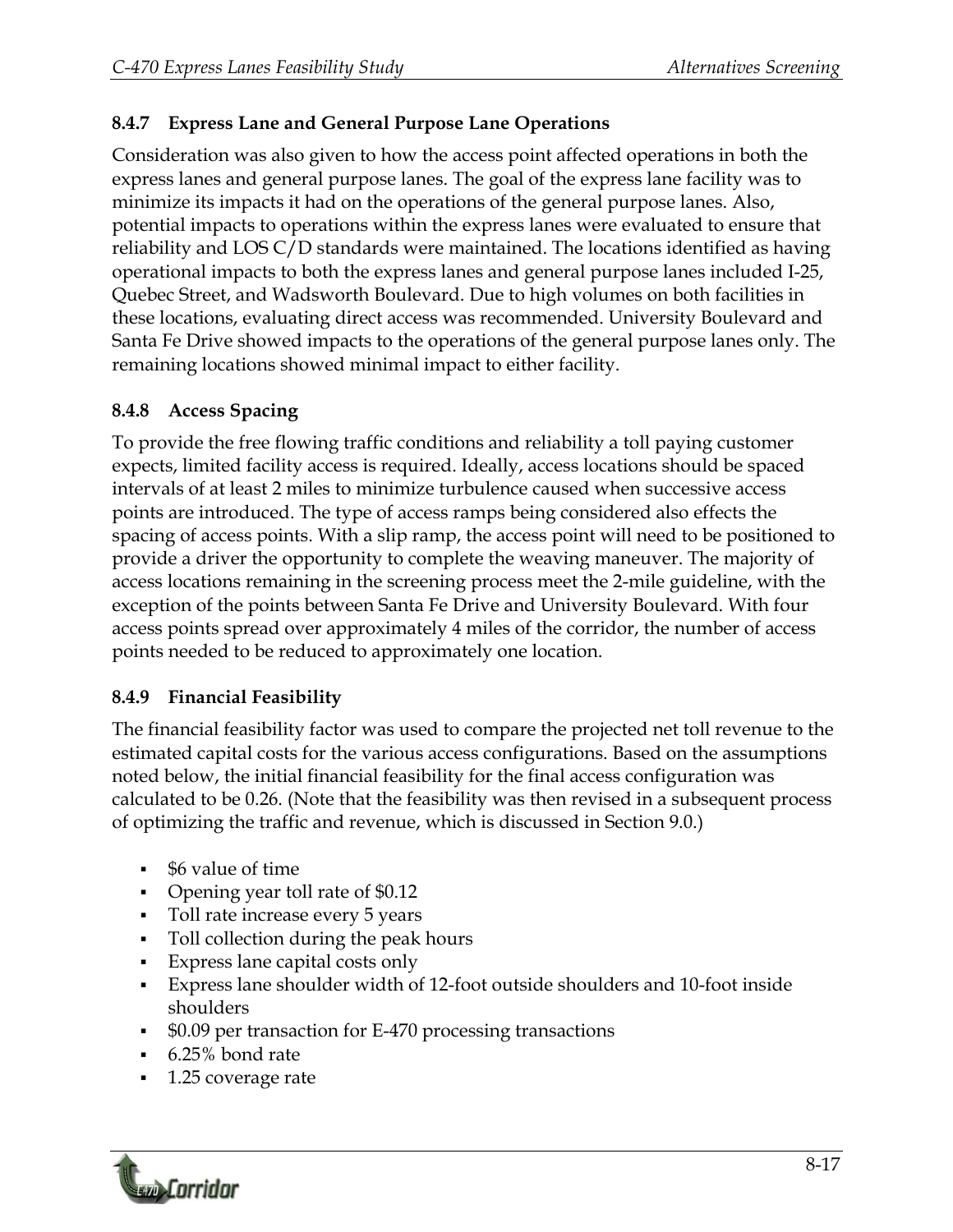## **8.4.10 Selection of Final Access Configuration**

Based on the screening analysis, the final recommendation of access points was determined. Access will be provided at I-25, Quebec Street, Colorado Boulevard, Lucent Boulevard, and Wadsworth Boulevard.

With I-25 and Quebec Street having very high volumes and potential operational problems, both were evaluated in the optimization phase to determine the operation benefits of providing direct access at these locations.

The Colorado Boulevard access has high demand and good operations due to the proposed direct access, good access spacing, and good reserve capacity, making it a logical choice for recommendation.

University Boulevard was eliminated based on its having the lowest demand of the four interchange locations between Santa Fe Drive and University Boulevard. It was determined that providing access in the vicinity of Broadway and Lucent Boulevard would provide good spacing, while potentially drawing traffic from the Santa Fe Drive and University Boulevard locations. With Lucent Boulevard providing a higher reserve capacity than Broadway, the access point in this section is proposed for Lucent Boulevard. The Lucent Boulevard location will also provide access to a potential future express bus service that might originate from the existing Santa Fe Drive/Mineral Avenue or Lucent Boulevard park-n-Ride location. The operations at Lucent Boulevard required further evaluation during the alternative refinement stage to determine whether a slip ramp access can accommodate the projected demand.

The access at Santa Fe Drive was eliminated due to relatively low demand, high geometric constraints, and associated construction costs.

The Wadsworth Boulevard location has high demand, good spacing, and moderate reserve capacity. The operations along both the express lanes and general purpose lanes needed to be evaluated during the refinement stage to determine whether the express lanes should be extended past Wadsworth Boulevard to Kipling Parkway to disperse the express lane traffic.

Table 8.6 summarizes the results of the analysis performed under each criterion.

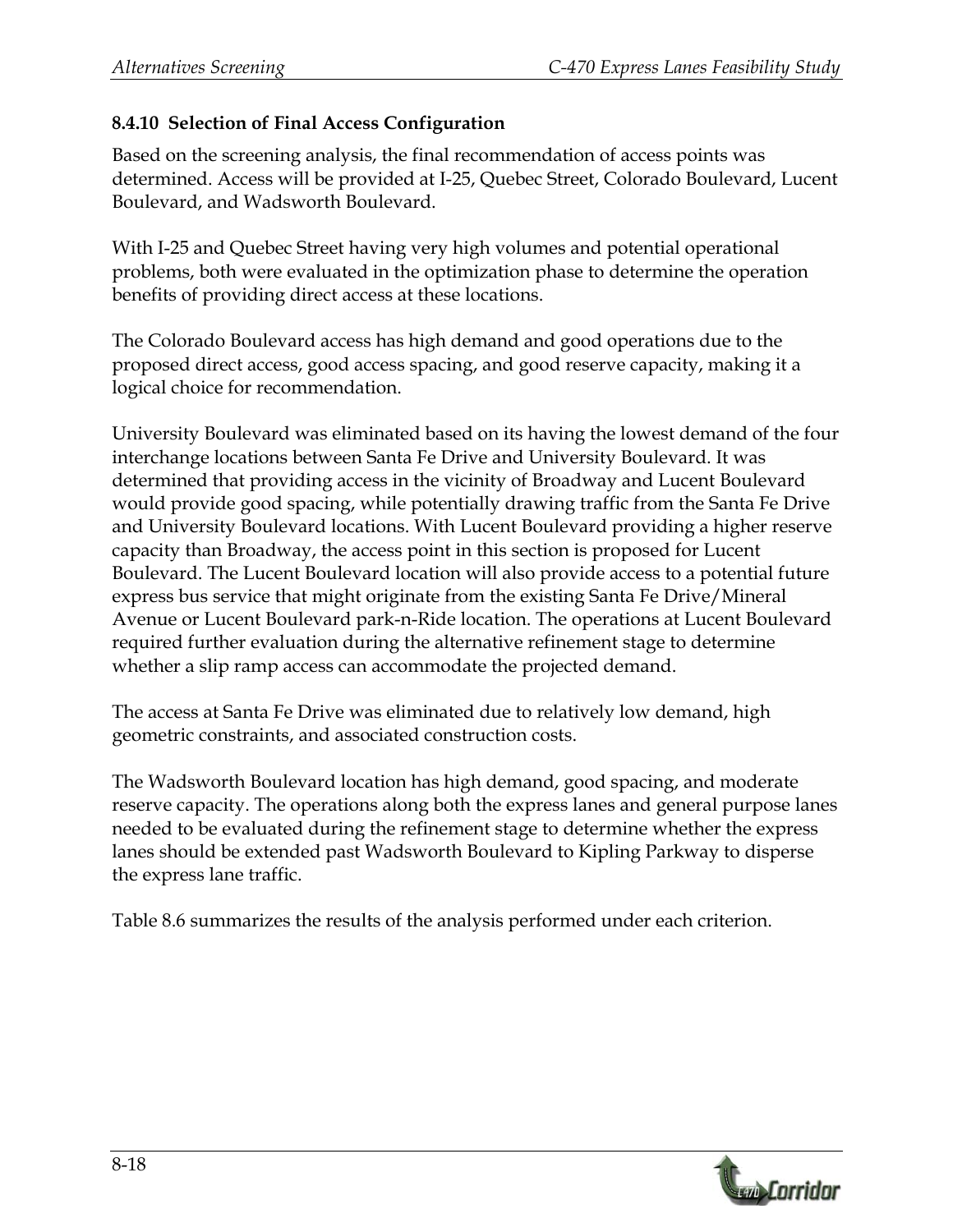| <b>Express Lane Access Location Quantitative Screening Analysis</b> |                                                                 |                                               |                                        |                                                   |                                 |                                                                                                     |                    |           |
|---------------------------------------------------------------------|-----------------------------------------------------------------|-----------------------------------------------|----------------------------------------|---------------------------------------------------|---------------------------------|-----------------------------------------------------------------------------------------------------|--------------------|-----------|
| <b>Access</b><br><b>Locations</b>                                   | <b>Average PM</b><br><b>Peak Hour EL</b><br><b>Ramp Volumes</b> | <b>Interchange</b><br><b>Reserve Capacity</b> | <b>Geometric</b><br><b>Constraints</b> | <b>Toll/Non Toll</b><br>Lane<br><b>Operations</b> | <b>Access</b><br><b>Spacing</b> | <b>Description</b>                                                                                  | <b>Disposition</b> |           |
| $I-25$                                                              | High                                                            | Moderate                                      | High                                   | Poor / Poor                                       | Good                            | High demand with poor operations.<br>Evaluate need for direct access.                               | Carried<br>Forward | $\sqrt{}$ |
| Quebec                                                              | High                                                            | Moderate                                      | Low                                    | Poor / Poor                                       | Good                            | High demand with poor operations.<br>Evaluate need for direct access.                               | Carried<br>Forward | $\sqrt{}$ |
| Colorado                                                            | High                                                            | High                                          | Low                                    | Good / Good                                       | Good                            | Evaluate need for express lane<br>auxiliary lane between Quebec and<br>Colorado.                    | Carried<br>Forward | $\sqrt{}$ |
| <b>University</b>                                                   | Moderate                                                        | Low                                           | Low                                    | Moderate / Poor                                   | Moderate<br>does not            | Moderate volumes with low reserve<br>capacity. RTD require bus access<br>due to short trip to I-25. | Eliminated         | X         |
| <b>Broadway</b>                                                     | High                                                            | Low                                           | Low                                    | Moderate /<br>Moderate                            | Moderate                        | Evaluate limiting access in some<br>directions to reduce impact to reserve<br>capacity.             | Carried<br>Forward | $\sqrt{}$ |
| Lucent                                                              | Moderate                                                        | Moderate                                      | Low                                    | Good /<br>Moderate                                | Moderate                        | Access would draw a portion of the<br>Santa Fe/RTD traffic with good<br>reserve capacity.           | Carried<br>Forward | $\sqrt{}$ |
| Santa Fe                                                            | Low                                                             | Low                                           | High                                   | Moderate / Poor                                   | Moderate                        | Geometric constraints would require<br>expensive access combined with low<br>volume.                | Eliminated         | X         |
| <b>Wadsworth Blvd.</b>                                              | High                                                            | Moderate                                      | Moderate                               | Poor / Poor                                       | Good                            | Evaluate extension of express lanes<br>to Kipling to allow dispersion of traffic.                   | Carried<br>Forward | $\sqrt{}$ |

**Table 8.3 Fourth Level Screening Summary**